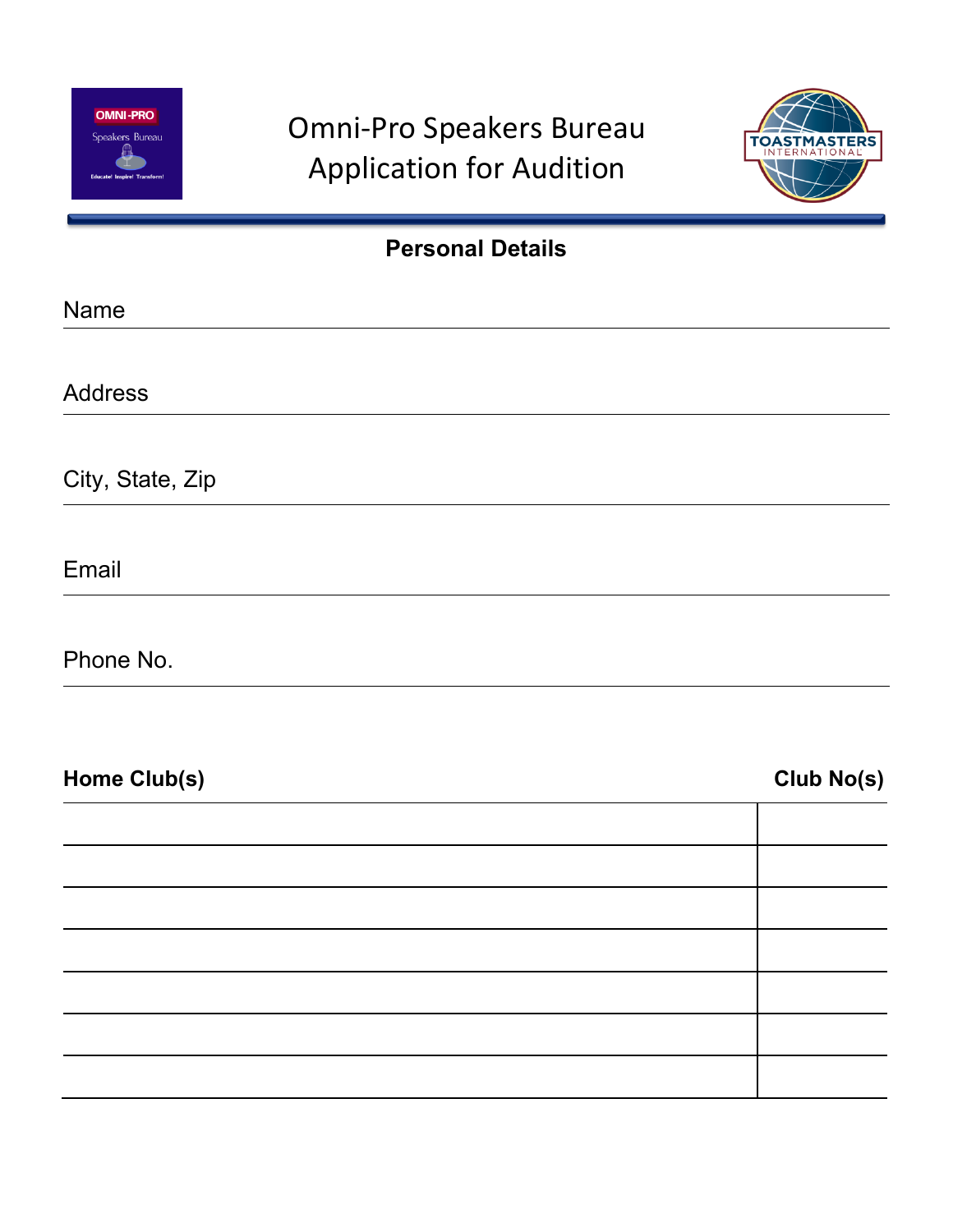Why did you join a club in District 83 Toastmasters?

Current Toastmasters Educational Level:

Achievements as a Toastmaster (*i.e.Toastmaster of the Year, Distinguished AD, etc.)*

Have you attended any events held by the Omni-Pro Speakers Bureau? If so, which ones:

*(From this point on, Omni-Pro Speakers Bureau will be referred to as the Bureau)*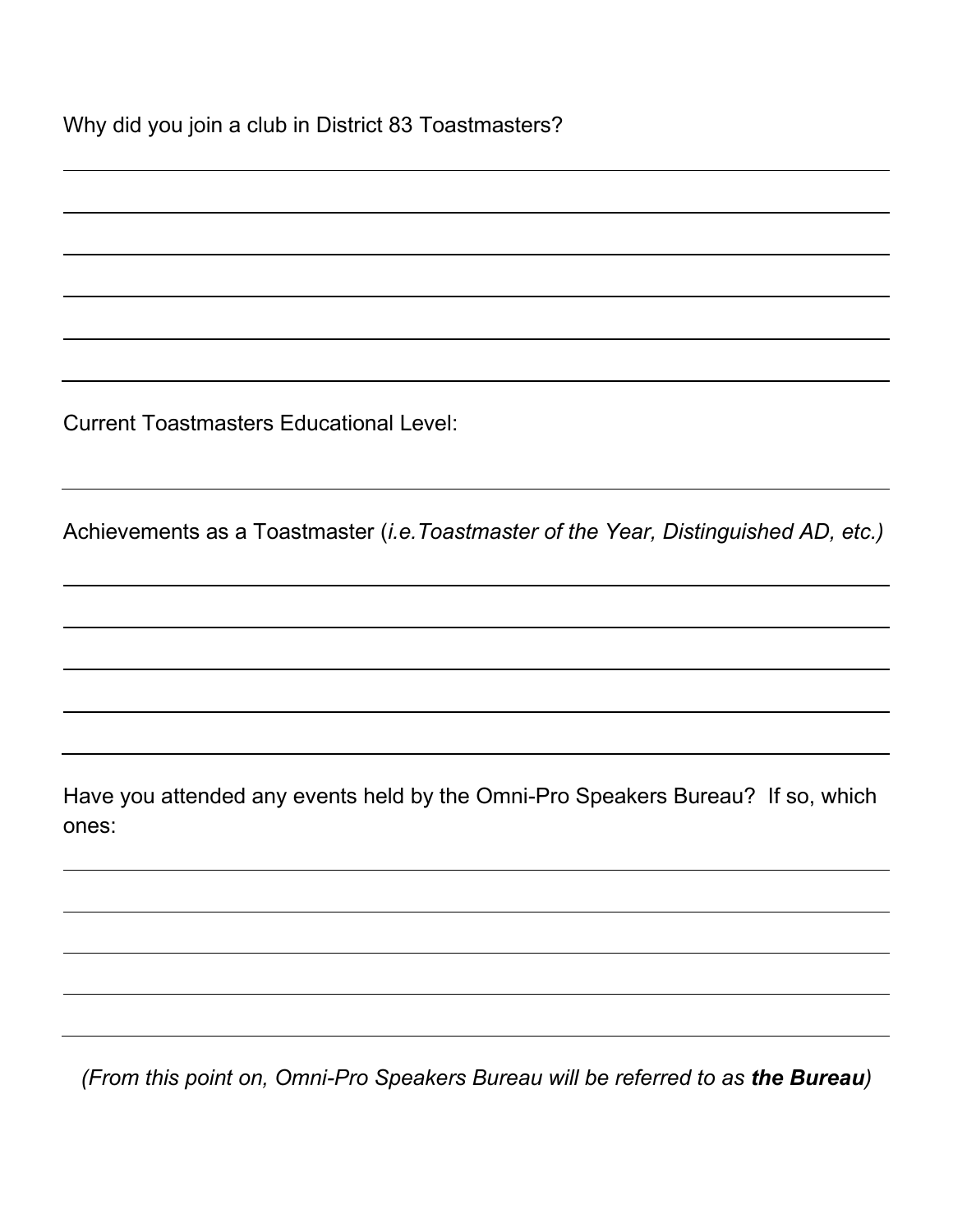## **Intention and Collaboration**

What are the main reasons why you would like to join the Bureau?

What do you plan to achieve by joining the Bureau?

What important skills are you able to contribute to the Bureau: *(i.e. social media, networking, administrative, organization)*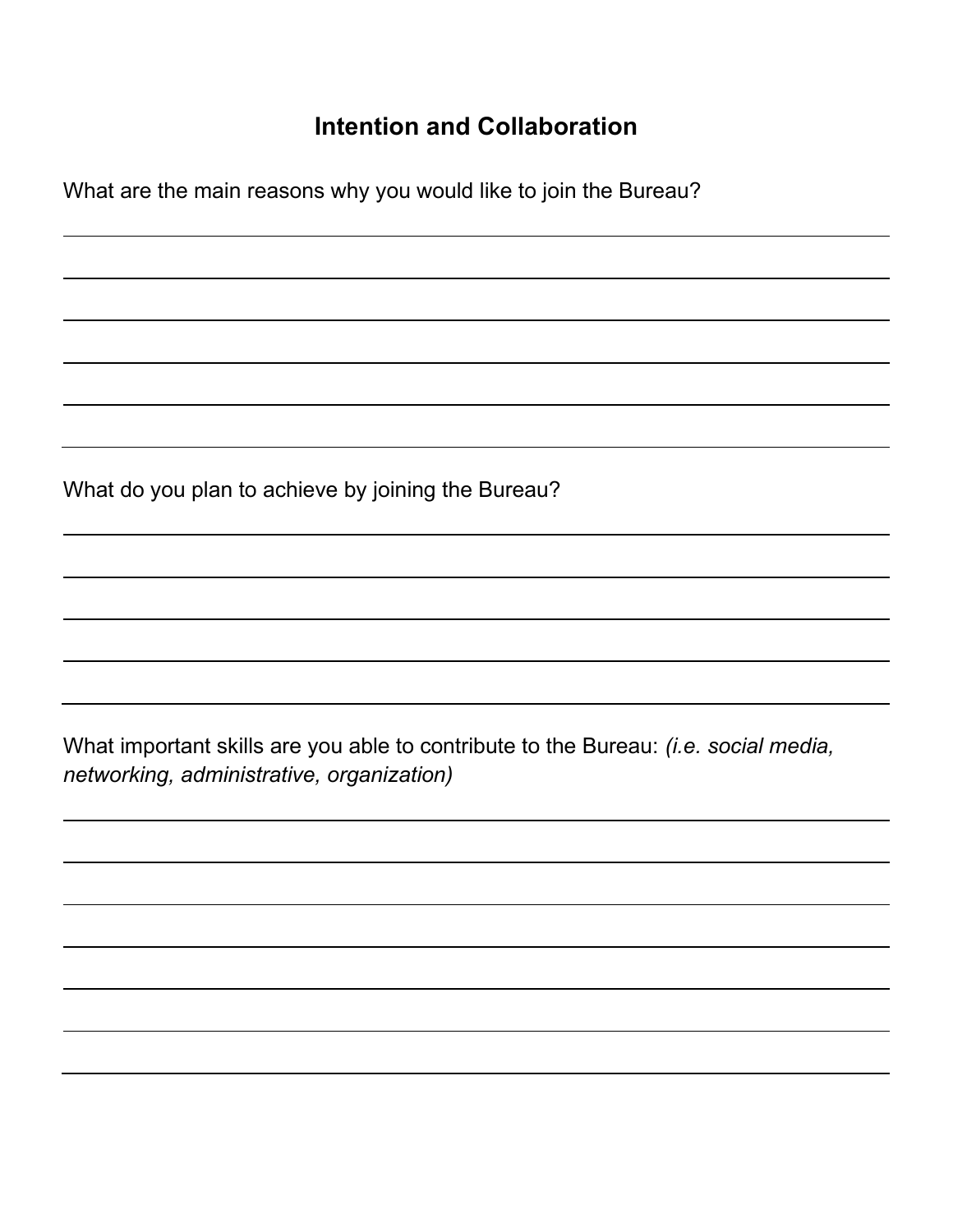What contribution can you give back to the Bureau and District 83 Toastmasters?

How will you learn from and contribute to the educational experience of the members of the Bureau? How do you intend to help grow, strengthen, and support our Bureau?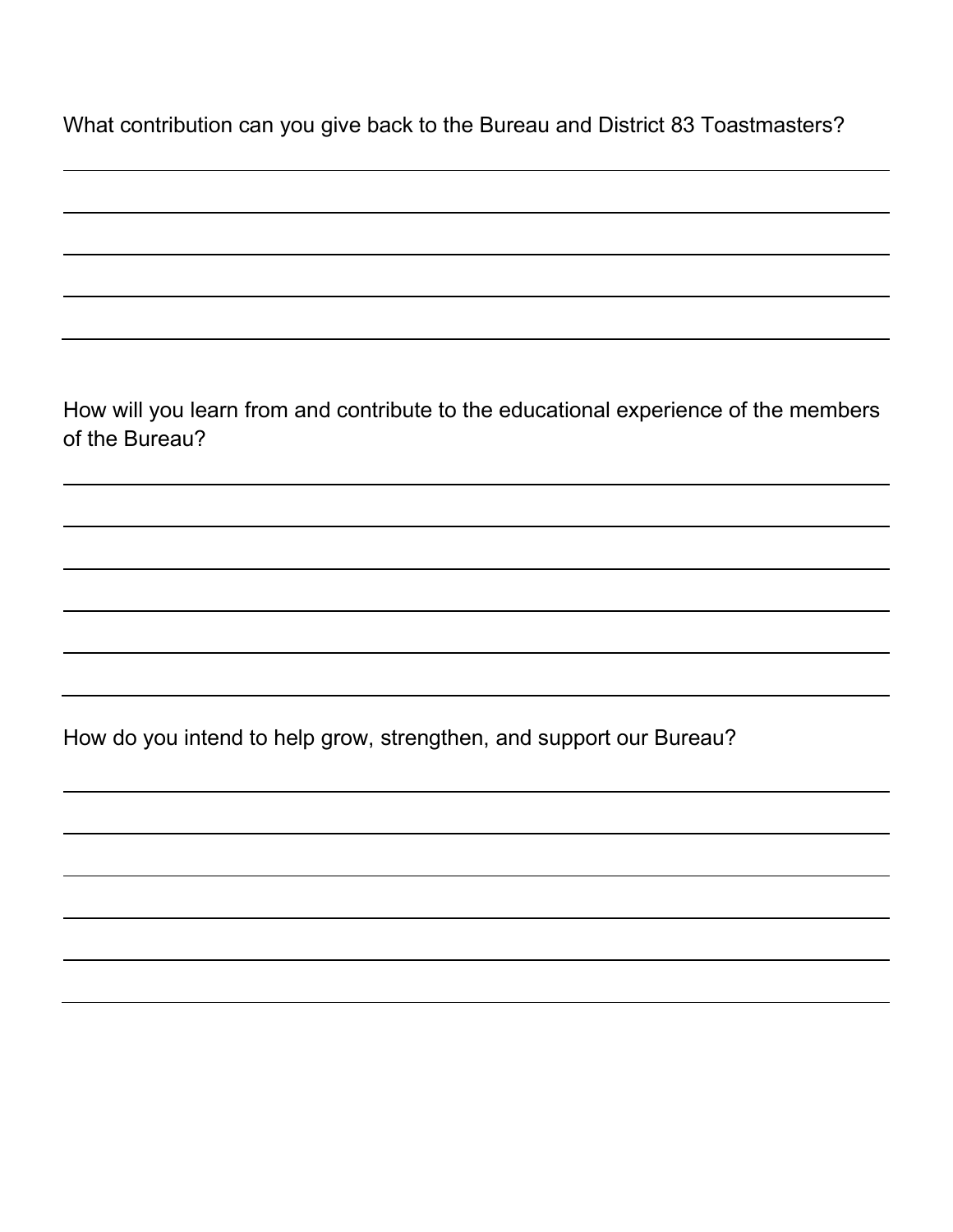## **Speaker Experience and Goals**

Aside from speaking at Toastmasters related club, area, division, district and international activities, the Bureau speakers are committed to speaking in the community to promote the Toastmasters brand. This portion of the application is related to your experience as a speaker.

Describe your favorite Community Service activity that involves public speaking. When was the last time you performed this activity?

How frequently have you presented to a live and/or virtual audience? If you have presented to a virtual audience, what platforms were used (*i.e. Zoom, WebEx, etc.*) and audience size?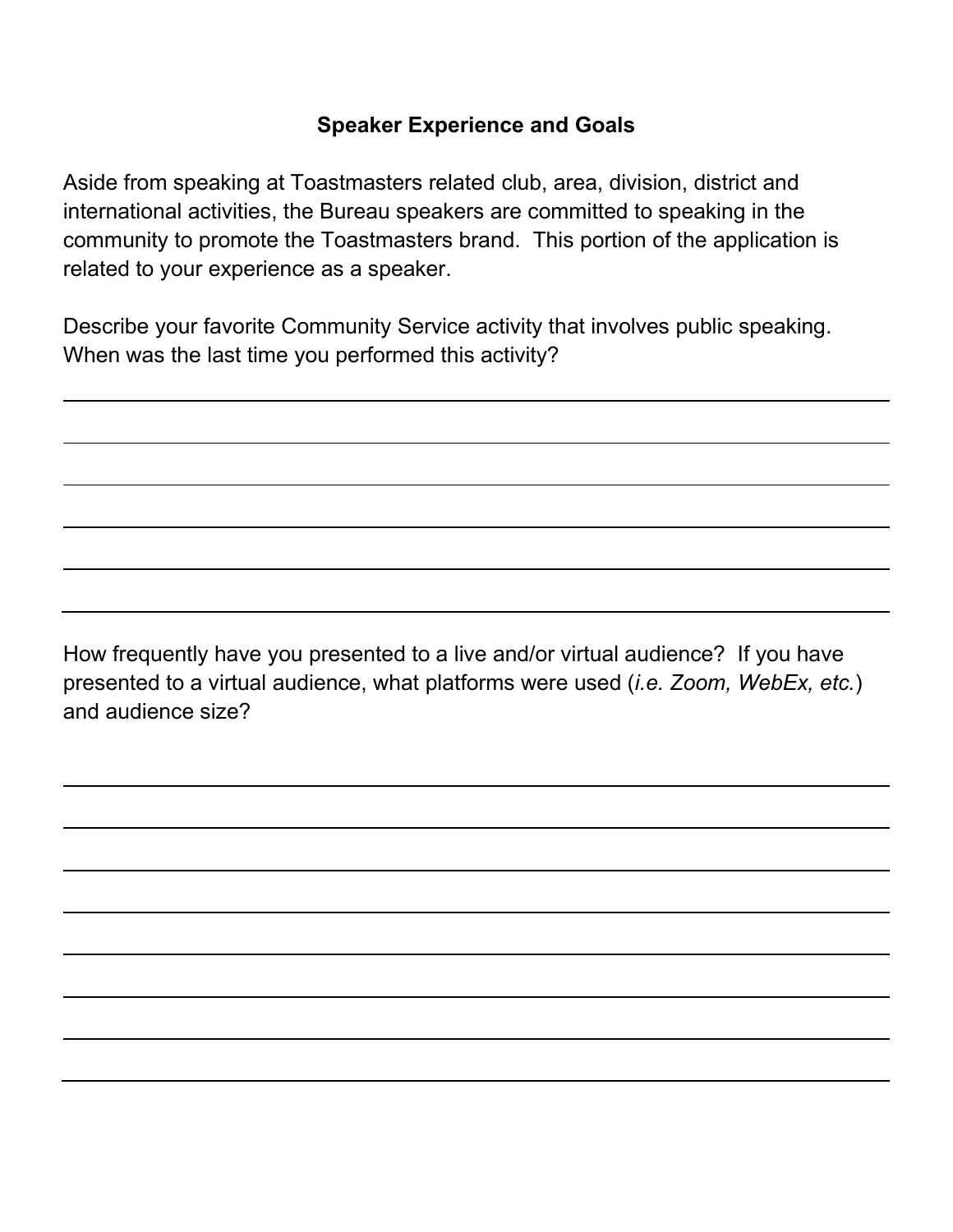Speeches Delivered Outside Toastmasters / Type of Organization:

What are your short-term and long-term goals as a speaker?

How does becoming part of the Bureau align with your speaker goals?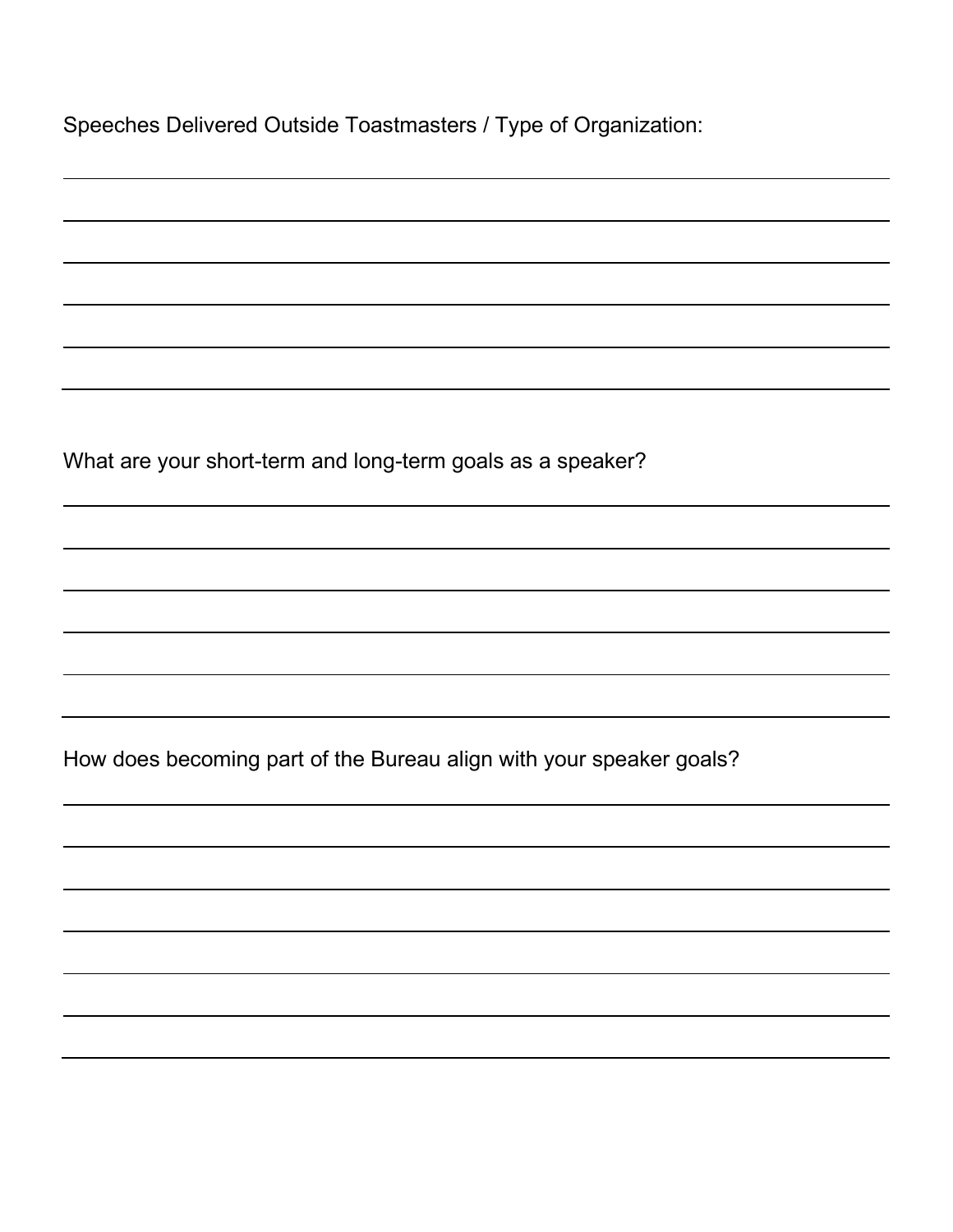| What are your strengths and challenges as a speaker? |  |  |  |  |
|------------------------------------------------------|--|--|--|--|
|                                                      |  |  |  |  |

Why do you feel that you should be select to be a member of the Bureau: Please provide a short biography of yourself: